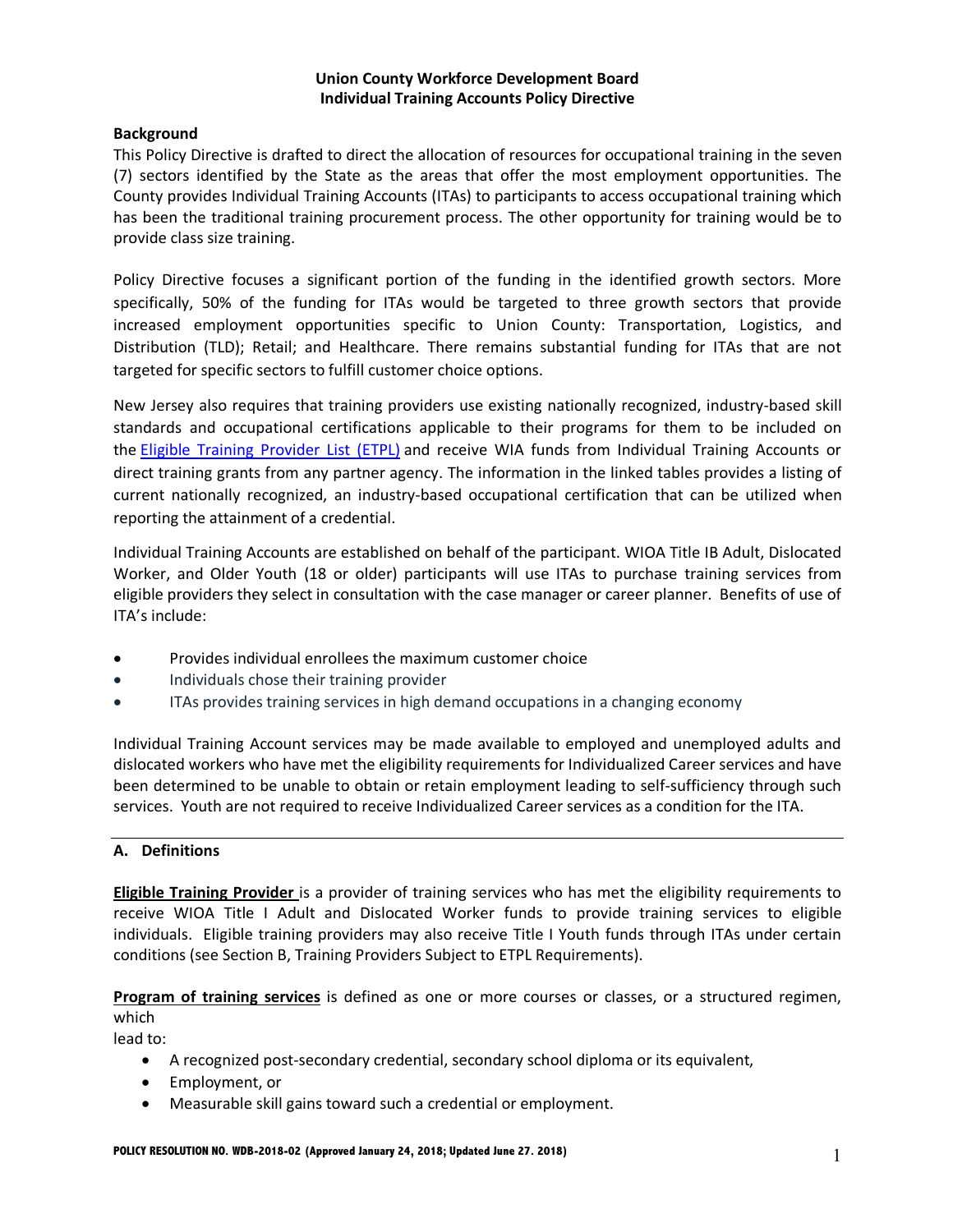A **credential** is awarded in recognition of an individual's attainment of measurable technical or occupational skills necessary to obtain employment or advance within an occupation. These technical or occupational skills are based on standards developed or endorsed by employers. Please see the Policy Manual's Section 4.90, Credentials for further information regarding credentials.

A **pre-apprenticeship** is a program or set of strategies designed to prepare individuals to enter and succeed in a registered apprenticeship program and has a documented partnership with at least one, if not more, registered apprenticeship program(s).

A **program completer** is a participant who meets all requirements of the training program.

A **program exiter** is a participant who left the program during the previous twelve-month period for any reason (including completers).

#### **B. Process**

### **1. Assessment**

The participant must have a completed IEP or ISS that indicates that, through the interview, evaluation or assessment, the participant has been determined to be in need of training and has the necessary skills and qualifications to successfully complete the selected training program.

### **2. ETP Review**

The list of ETPs must be made available to the Local WDB within the state by the State Workforce Agency (SWA), and to the participant by the Local WDB, in order to maximize consumer choice. The selection of training services should be conducted in a manner that maximizes customer choice, is linked to in-demand occupations, is informed by the performance of relevant training providers, and is coordinated to the extent possible with other sources of assistance, including Pell Grants (see WIOA sec. 134(c)(3)).

# **3. Selection**

Selection of a training program must include the identification that the training is directly linked to occupations that are in demand in the local area, or in another area to which an adult or dislocated worker is willing to relocate. In determining local demand occupation(s), providers may allow for training in occupations that may have a high potential for sustained demand or growth in the local area.

Participants may select training that leads to self-employment in a particular occupation provided the training costs are covered through an ITA, and the training provider is on the Eligible Training Provider List.

### **C. Limitations on Who Can Receive Training Services**

Training services may be made available to employed and unemployed adults, dislocated workers and youth (age 18 or older) who: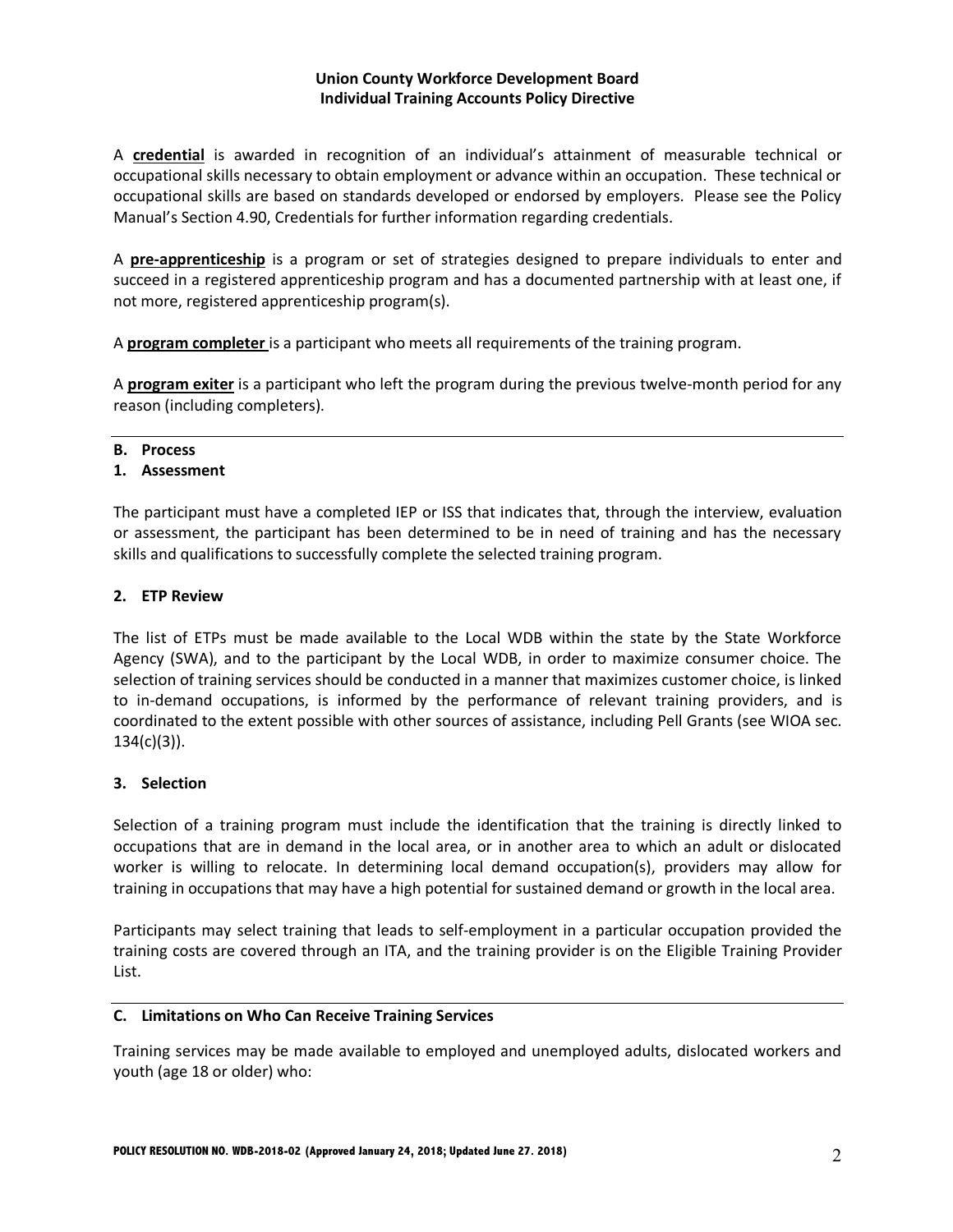(a) A case manager or career planner determines, after an interview, evaluation, or assessment, and career planning, are:

(1) Unlikely or unable to obtain or retain employment that leads to economic self-sufficiency or wages comparable to or higher than wages from previous employment through career services;

(2) In need of training services to obtain or retain employment leading to economic self-sufficiency or wages comparable to or higher than wages from previous employment; and

(3) Have the skills and qualifications to participate successfully in training services;

(b) Have selected a program of training services that are directly linked to the employment opportunities in the local area or the planning region, or in another area to which the individuals are willing to commute or relocate;

(c) Are unable to obtain grant assistance from other sources to pay the costs of such training, including such sources as State-funded training funds, Trade Adjustment Assistance, and Federal Pell Grants established under title IV of the Higher Education Act of 1965, or require WIOA assistance in addition to other sources of grant assistance, including Federal Pell Grants (provisions relating to fund coordination are found at **WIOA 20 CFR Part 680.230** and **WIOA Sec. 134(c)(3)(B));** and

(d) If training services are provided through the adult funding stream, are determined eligible in accordance with the State and local priority system, if any, in effect for adults under **WIOA 20 CFR Part 680.600** and **WIOA Sec. 134(c)(3)(E).**

### D. **Coordination of Funding**

Service providers and training providers must coordinate funds available and make funding arrangements with partner agencies so that WIOA ITA funds supplement Pell and other grant sources to pay for the cost of training. Service providers should consider all available sources of funds, excluding loans, in determining an individual's overall need for WIOA funds. Resources such as PELL, GI Bill and other federal grants should not be included in calculations of the level of WIOA assistance until the grant has been awarded.

### E. **PELL Approval**

Participants may enroll in ITA funded training while their application for a Pell Grant is pending provided that the service provider has made arrangements with the training provider and the participant regarding the allocation of the Pell Grant, if it is subsequently awarded. If a Pell Grant is awarded, the training provider must reimburse the service provider the ITA funds used to underwrite the **tuition**  portion of the training costs from the PELL Grant. Reimbursement is not required from the portion of Pell Grant assistance disbursed to the participant for education-related expense. **Note:** Tuition is the sum charged for instruction and does not include fees, books, supplies, equipment and other training related expenses.

### **F. Cost Limits, Duration, and Availability**

### **1. Award Limits**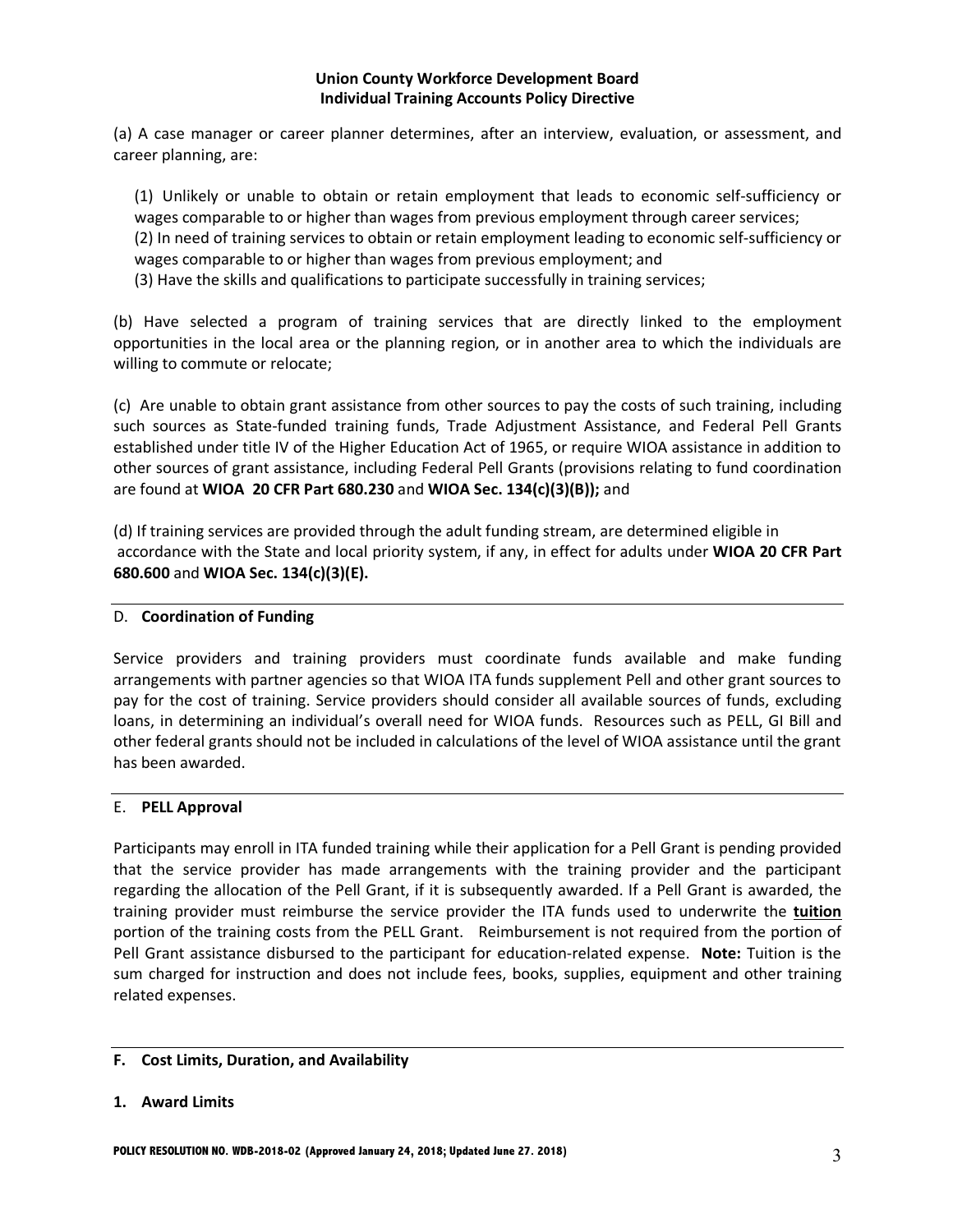A maximum of \$5,000 in WIOA funding may be available for the first year of training with a maximum of \$10,000 available over a 36-month period to potentially be used for tuition, fees, books, and required supplies.

If other financial aid is available (excluding loans), it must be applied to tuition and fees prior to WIOA funds being expended. WIOA funds may be applied to books and required supplies prior to other financial aid.

- a) Distribution of Funds: WIOA funding will be distributed proportionally considering the following; length of training, program of training, financial aid, projected expenses over the course of training, and WIOA funds available.
- b) Time: The WIOA customer has 36 continuous months to complete training, calculated from the start date of the term WIOA began funding training. No extensions will be issued.
- c) Training limits: Customers will qualify for one (1) occupational training program in each five-year period. This requirement may be waived if a customer is affected by sudden, severe economic dislocation or approved by the Workforce Investment Board Program Director or designee If funding is limited, a Standard Operating Procedure is in place to prioritize the applications for training programs.

### **2. Additional Requirements:**

To qualify for and continue training, trainees must:

- 1. Document soft skills or complete a Soft Skills training program prior to or in conjunction with skill training.
- 2. Demonstrate through assessment results (i.e., TABE, WorkKeys, college entrance exams) the basic skill sets to successfully complete training and obtain employment in the proposed occupation.
- 3. Maintain a "C" (2.0) grade point average each semester or quarter. The customer will be on probation for the next semester/quarter when the GPA falls between a 1.0 and a 2.0; if two back to back terms are below the 2.0 GPA, funding will be terminated.
- 4. If the GPA for a term falls below 1.0, the award will not be renewed for the next term. If the customer brings his/her grades up to the required 2.0 in that next term, the award may be reinstated once the proper documents are received, if funds are available.
- 5. Have acceptable attendance as defined by the training provider.
- 6. Maintain required contact with Workforce WV case manager.
- 7. Be enrolled in and attend training for all terms until the completion of the program. Prior approval from the WDB Director or designee is required to "sit out" a term.

### **3. Maximum 2 Years**

Training that can be completed within two years or even shorter timeframe is the standard expectation. If a participant is requesting a longer training program, service providers should consult with a program manager. Service providers are to base the amount of the ITAs and duration of the training on each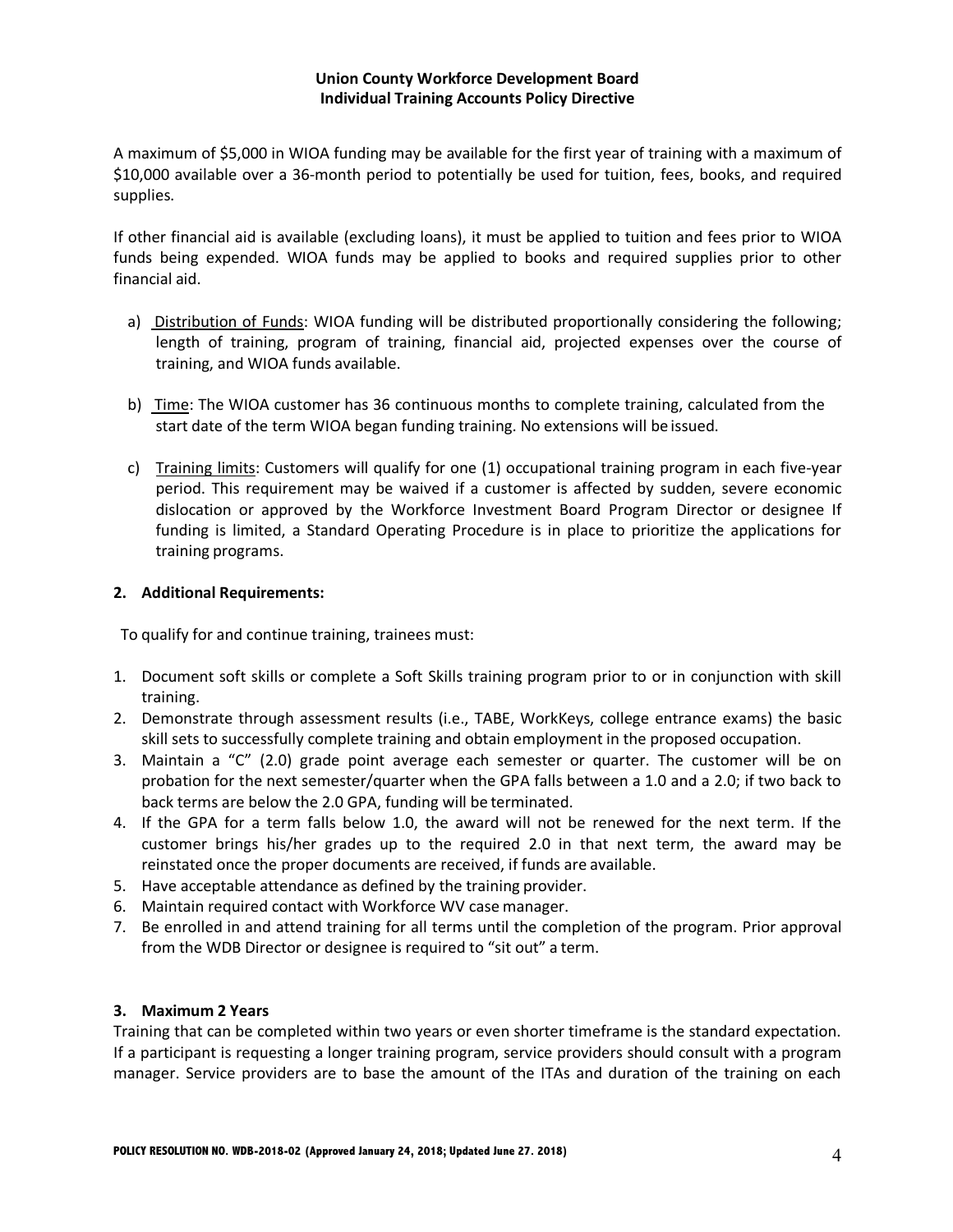eligible participant's needs and circumstances and the availability of program funds; with the goal to serve as many individuals as possible with the funding available.

### 4. **Semester-Based**

ITAs are awarded per semester, quarter or for uninterrupted training coursework. Second and subsequent ITAs will be awarded only for continuing classes in the educational or training institution initially attended, unless there is mutual and justifiable agreement between the service provider and the participant that another training institution or training program is necessary.

### 5. **ETPL**

An individual who has been determined eligible for an ITA may select a training institution and program from the New Jersey Eligible Training Provider List (ETPL) or from another State, provided that the training institution and program is listed on that State's Eligible Training Provider List, after consultation with a case manager or career planner. Unless the program has exhausted funds for the program year, the Service provider must refer the individual to the selected training program, and establish an ITA for the individual to pay for training. **WIOA Regs. 20 CFR Part 680.340**

Payments may not be made to a training provider until the service provider ensures that the training provider and program selected is on the Eligible Training Provider list at time of payment for tuition and fees under WIOA ITAs.

Training services, when determined appropriate, must be provided either through an Individual Training Account (ITA) or through a training contract discussed in Section 8 of this TEGL. Except in certain instances listed in WIOA sec. 122(h) and 20 CFR sec. 680.320, training services must be provided by an Eligible Training Provider (ETP) in accordance with WIOA sec. 122(d). Training is available through a State

Eligible Training Provider and Program List (ETPL), comprised of entities determined eligible to receive funds through WIOA Title I, subtitle B, according to the Governor's eligibility criteria and procedure. As described in TEGL 41-14, the State ETPL ensures the accountability, quality and labor-market relevance of programs, and ensures informed customer choice for individuals eligible for training. WIOA also provides enhanced access and flexibility for work-based training options, such as Registered Apprenticeship (RA), on-the-job training, customized training, and incumbent worker training.

### **G. Payment system**

#### 1. **Cost of Attendance**

Individual Training Accounts are designed to identify WIOA funded costs associated with the training cost of attendance. The Cost of Attendance may include tuition, fees, room and board, books, supplies, and tools (if required for the training course). The ITA identifies the WIOA obligation for the participant, and the participant will be able to access information about the account from the Service provider. Each service provider is responsible for maintaining an ITA payment system which ensures that payments made to Eligible Training Providers are timely, for the agreed upon amount, ensuring that the provider is on the ETPL at time of payment and that the payments are supported by appropriate documentation. [**Note**: Cost of Attendance may also include other expenses that are not incurred through the training provider such as child care, transportation, rent and other living expenses. WIOA service providers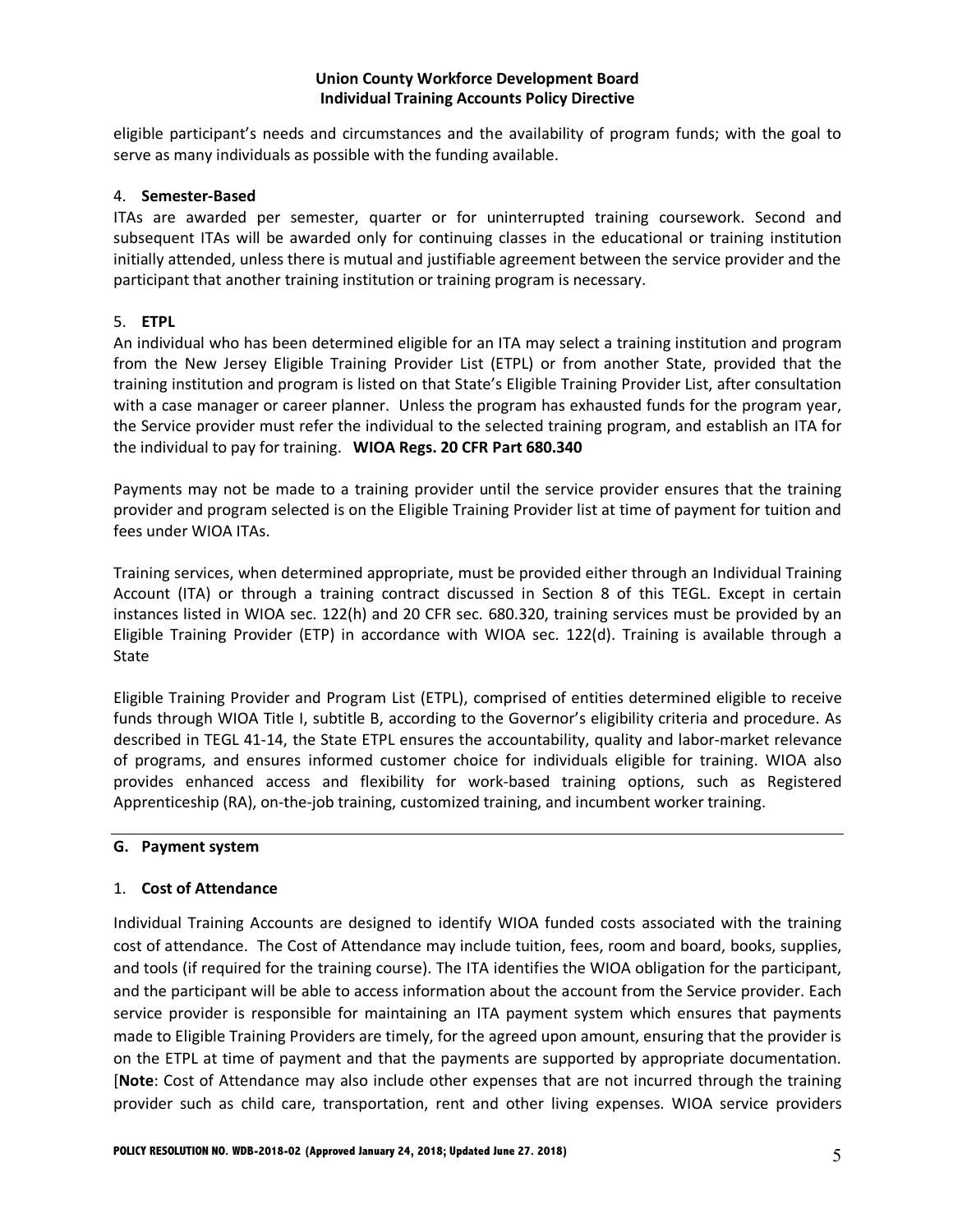should take into account the full cost of participating in training services, including the cost of support services and other appropriate costs. WIOA funds may be used to assist with such expenses and are considered supportive services]

### **2. Financial Responsibility**

Financial responsibility for ITAs remains with the service provider who developed the ITA, in consultation with the participant, throughout the period of training, regardless of the location of the training provider. The financial responsibility of the service provider also extends to supportive services.

### **H. Retakes of required classes**

WIOA funds may be used to pay for retakes of required classes if there is sufficient justification that has been documented by the case manager. Examples of justifiable reasons to pay for a retake would be the requirement to attain a specific grade to advance to higher level coursework in the training program; or circumstances beyond the participant's control such as an unforeseen health issue. Service providers should consult with a program manager if they are uncertain about funding a specific retake request.

## **I. Documentation**

# **1. Career Planning / Follow-up**

Contact between the case manager or career planner and the participant must occur, at a minimum, at the end of each quarter, semester or uninterrupted training course during the lifetime of the training plan. Contact may be made by telephone, through the mail, personal contact or other appropriate means to provide documentation of successful progress.

# **2. Proof of Participation**

Documents such as attendance records, grade reports, and statements from the instructing agency, are required as proof of participation and satisfactory academic progress. If the documentation indicates the participant is having problems, the career planner should maintain more frequent contact. Documentation of status of the provider, either New Jersey's ETPL or another State's list, must be maintained in the participant's file.

# **J. Training Providers Subject to ETPL Requirements**

The following types of training providers are subject to the ETPL requirements in order to receive WIOA Title I Adult and Dislocated worker funds to provide training services to these participants through ITAs. ITAs may also be used for WIOA Title I Youth funds to provide training to older, out-of-school youth (ages 18-24).

- 1. Institutions of higher education that provide a program of training that leads to a recognized post-secondary credential;
- 2. Apprenticeship programs registered by the USDOL Office of Registered Apprenticeship;
- 3. Public or private training providers, including joint labor-management organizations, prepprenticeship programs, and occupational or technical training; and
- 4. Providers of adult education and literacy activities provided in combination with occupational skills training (e.g., the I-BEST model).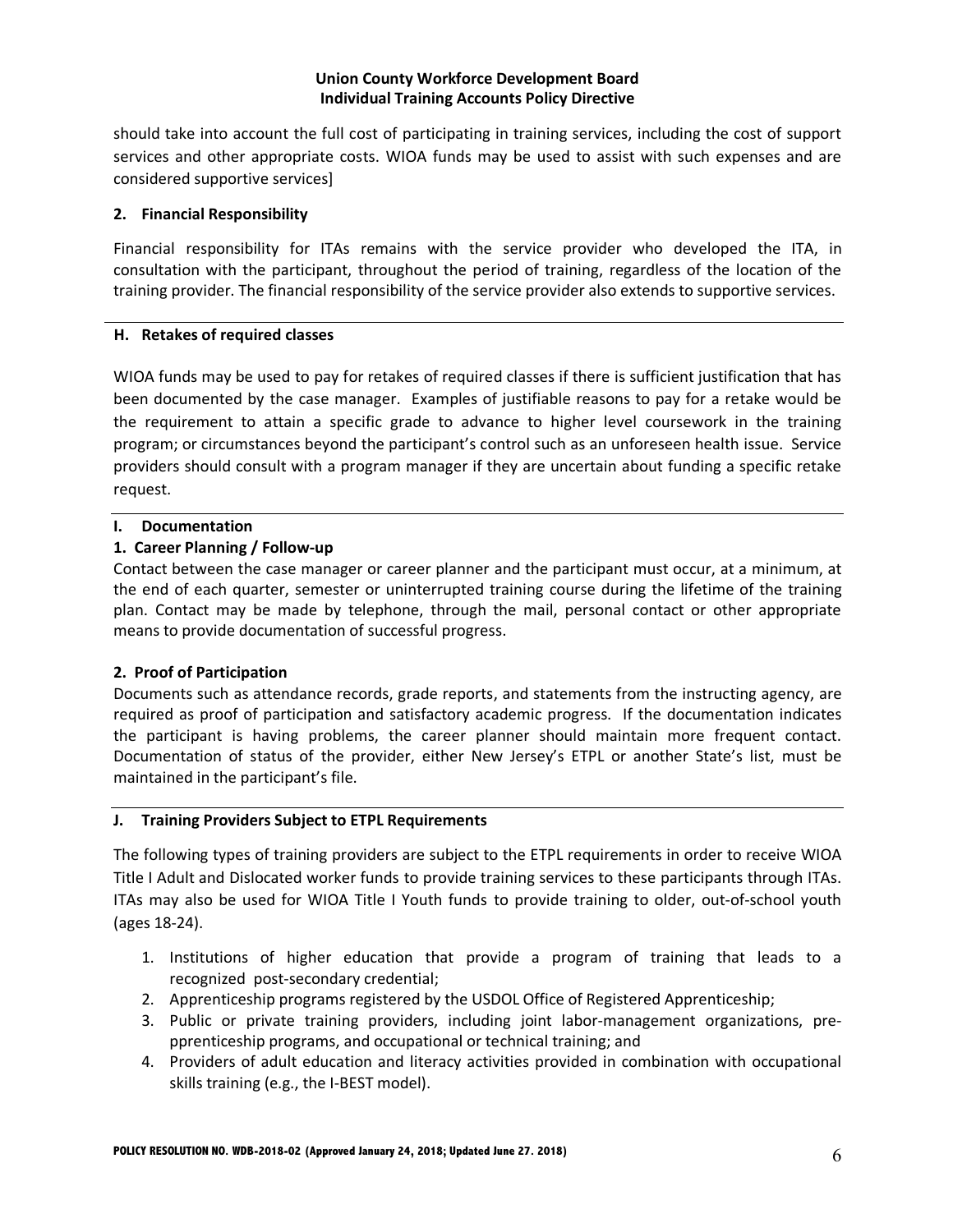### **K. Youth ITA's**

Before issuing requests for proposal, each local area, with the participation of the youth standing committee, should take the following steps: 1. Conduct an environmental scan to identify partner agencies that are providing program elements in the area/region. The local board can then enter into agreements for these program elements to be provided using non-WIOA funds. 2. Consider the WIOA priorities: 75 percent of funds must be spent on out-of-school youth (not counting administrative funds; must be serviced to this population only) 20 percent of all youth funds must be spent on work experience 3. Review records to estimate the total funds that will spent on ITAs in the program year. 4. Consider other relevant factors such as the local labor market.

### **L. Exceptions**

Training Contracts Individual Training Accounts (ITAs) are the primary method to be used for procuring training services under WIOA, similar to the provision of training services under WIA. However, in certain circumstances, a training contract may be used to provide training services, instead of an ITA. These circumstances are referred to as the "training exceptions" or "contract exceptions." Training contracts may only be used if at least one of the five circumstances listed below applies and the process for their use is described in the Local Plan. Additionally, the Local WDB must have fulfilled the consumer choice requirements of 20 CFR 680.340. Under section 134(c)(3)(G)(ii) of WIOA and consistent with 20 CFR 680.320, 680.340, and 680.530, states may use the contract exceptions as described below:

- On-the-job training, which may include paying for the on-the-job training portion of an RA program, customized training, incumbent worker training, or transitional jobs;
- If the Local WDB determines that there are an insufficient number of Eligible Training Providers in the local area to accomplish the purpose of a system of ITAs. This determination process must include a public comment period for interested providers of at least 30 days and must be described in the Local Plan;
- To use a training services program of demonstrated effectiveness offered in a local area by a community-based organization or other private organization to serve individuals with barriers to employment.

The Local WDB must develop criteria to be used in determining demonstrated effectiveness, particularly as it applies to individuals with barriers to employment to be served.

The criteria may include:

- Financial stability of the organization;
- Demonstrated performance in the delivery of services to individuals with barriers to employment through such means as program completion rate; attainment of the skills, certificates, or degrees the program is designed to provide; placement after training in unsubsidized employment, and retention in employment; and
- How the specific program relates to the workforce investment needs to be identified in the local plan;

**M. WDB Options**